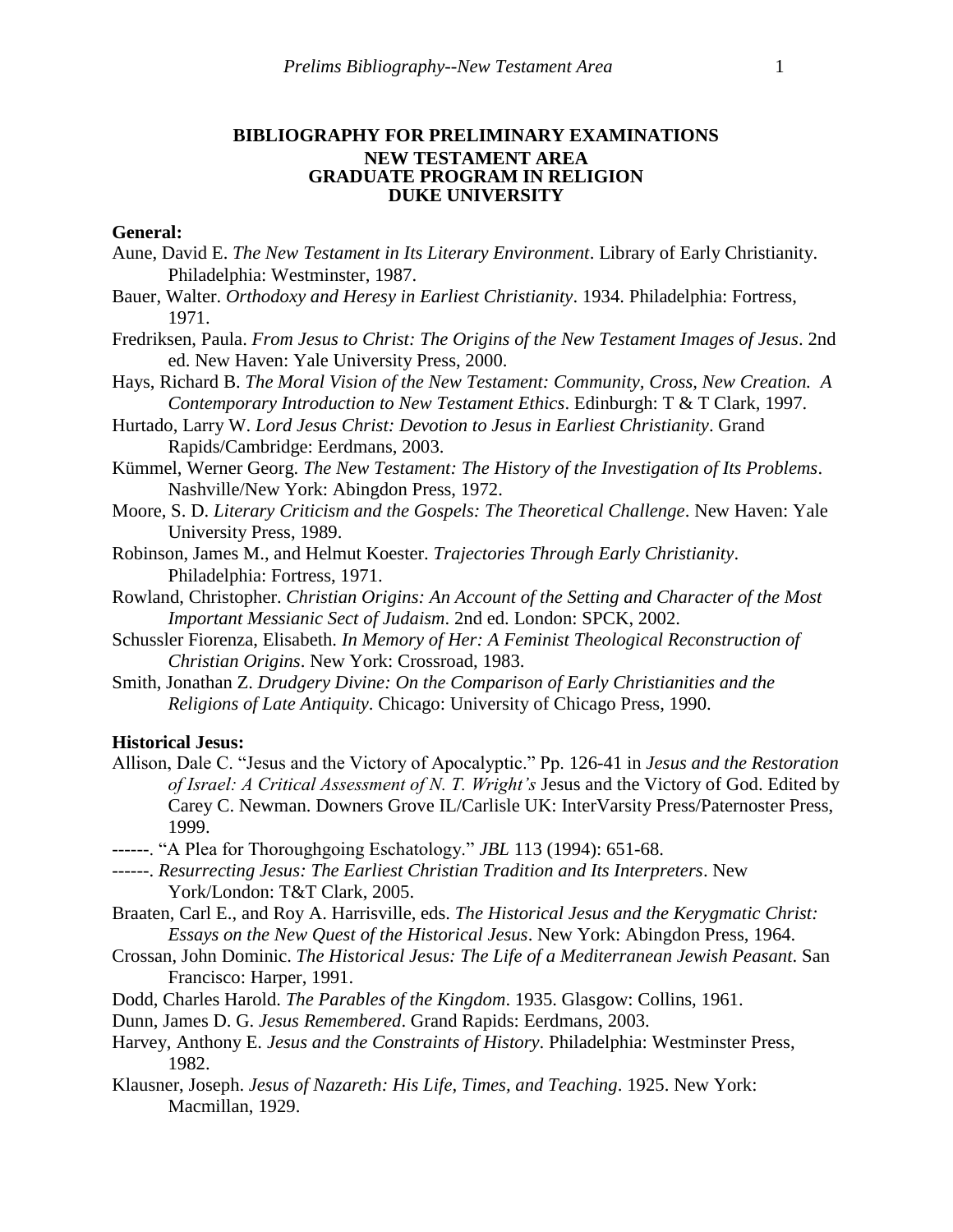- Meier, John P. *A Marginal Jew: Rethinking the Historical Jesus*. ABRL. New York: Doubleday, 1991.
- Reimarus, Hermann Samuel. *Fragments*. 1779. Scholars Press Reprints and Translations Series. Chico, CA: Scholars Press, 1985.
- Sanders, E. P. *Jesus and Judaism*. Philadelphia: Fortress, 1985.
- Schweitzer, Albert. *The Quest of the Historical Jesus: First Complete Edition*. Minneapolis: Fortress, 2001 [orig. 1901]].
- Strauss, David Friedrich. *The Life of Jesus Critically Examined*. 1840. Philadelphia: Fortress, 1972.
- Wright, N. T. *Jesus and the Victory of God*. Minneapolis: Fortress, 1996.

### **Synoptic Gospels: General**

- Bauckham, Richard, ed. "For Whom Were Gospels Written." Pp. 9-48 in *The Gospels for All Christians: Rethinking the Gospel Audiences*. Grand Rapids: Eerdmans, 1997.
- Bultmann, Rudolf. *History of the Synoptic Tradition*. New York: Harper & Row, 1963.
- Burridge, Richard A. *What Are the Gospels? A Comparison with Graeco-Roman Biography*. SNTSMS 70. Cambridge: Cambridge University Press, 1992.
- Dibelius, Martin. *From Tradition to Gospel*. 1933. Cambridge: James Clarke, 1971.
- Goodacre, Mark. *The Case Against Q: Studies in Markan Priority and the Synoptic Problem*. Harrisburg PA: Trinity Press International, 2002.
- Mitchell, Margaret. "Patristic Counter-Evidence to the Claim That the Gospels Were Written for All Christians." *New Testament Studies* 51 (2005): 36-79.
- Sanders, E. P., and Margaret Davies. *Studying the Synoptic Gospels*. London/Philadelphia: SCM Press/Trinity Press International, 1989.
- Streeter, Burnett Hillman. *The Four Gospels: A Study of Origins*. London: Macmillan, 1924.
- Theissen, Gerd. *The Gospels in Context: Social and Political History in the Synoptic Tradition*. Minneapolis: Fortress, 1991.

### **Synoptic Gospels: Mark**

- Fowler, Robert. "The History of Reading Mark." Pp. 228-61 in *Let the Reader Understand: Reader-Response Criticism and the Gospel of Mark*. Minneapolis: Fortress, 1991.
- Marcus, Joel. "Introduction." Pp. 15-81 in *Mark 1-8: A New Translation with Introduction and Commentary*. AB 27. New York: Doubleday, 2000.
- ------. *The Way of the Lord: Christological Exegesis of the Old Testament in the Gospel of Mark*. Louisville/Edinburgh: Westminster-John Knox/T & T Clark, 1992.
- Marxsen, Willi. *Mark the Evangelist*. Nashville: Abingdon, 1969.
- Telford, William, ed. *The Interpretation of Mark: A History of Development and Issues*. Edinburgh: T & T Clark, 1995.
- Tolbert, Mary Ann. *Sowing the Gospel: Mark's World in Literary-Historical Perspective*. Philadelphia: Fortress, 1989.

Tuckett, Christopher M., ed. *The Messianic Secret*. IRT 1. Philadelphia: Fortress, 1983. Wrede, William. *The Messianic Secret*. 1901. Cambridge: James Clarke & Co., 1971.

# **Synoptic Gospels: Matthew**

Allison, Dale C. *The New Moses: A Matthean Typology*. Edinburgh: T & T Clark, 1993. Bornkamm, Günther, Gerhard Barth, and Heinz Joachim Held. *Tradition and Interpretation in Matthew*. Philadelphia: Westminster, 1963.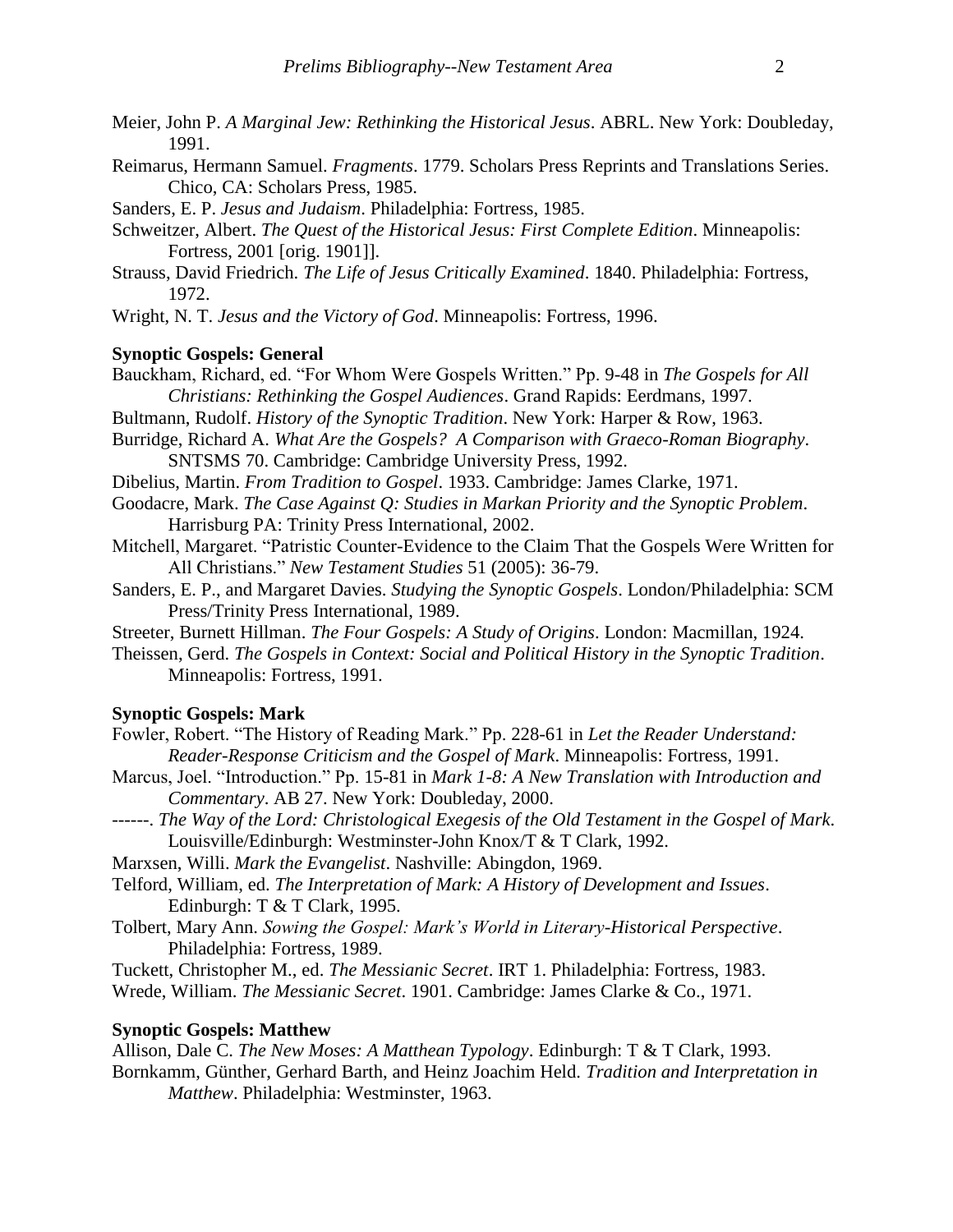- Carter, Warren. *Matthew and the Margins: A Sociopolitical and Religious Reading*. Sheffield: Sheffield Academic Press, 2000.
- Goulder, Michael. *Midrash and Lection in Matthew*. London: SPCK, 1974.
- Luz, Ulrich. *The Theology of the Gospel of Matthew*. New Testament Theology. Cambridge: Cambridge University Press, 1995.
- Saldarini, Anthony J. *Matthew's Christian-Jewish Community*. Chicago/London: University of Chicago Press, 1994.
- Stanton, Graham N. *A Gospel for a New People: Studies in Matthew*. Edinburgh: T&T Clark, 1992.
- Stendahl, Krister. *The School of St. Matthew and Its Use of the Old Testament*. Philadelphia: Fortress, 1968.

# **Luke-Acts**

- Barrett, C. K. "Introduction.". In *A Critical and Exegetical Commentary on the Acts of the Apostles*. Edinburgh: T&T Clark, 1994-1908.
- Bovon, Francois. *Luke the Theologian: Thirty-Three Years of Research (1950-1983)*. PTMS 12. Allison Park PA: Pickwick, 1987.
- Cadbury, Henry J. *The Making of Luke-Acts*. London: Macmillan, 1927.
- Conzelmann, Hans. *The Theology of St. Luke*. 1953. New York: Harper & Row, 1961.
- Jackson, F. J. Foakes, and Kirsopp Lake, eds. *The Beginnings of Christianity. 5 Vols.* London: Macmillan, 1920-33. (Selected Essays)
- Keck, Leander E., and J. Louis Martyn. *Studies in Luke-Acts: Essays Presented in Honor of Paul Schubert*. Nashville: Abingdon Press, 1966.

### **Johannine literature**

- Ashton, J. *Understanding the Fourth Gospel*. Oxford: Clarendon Press, 1991.
- Brown, Raymond E. *The Community of the Beloved Disciple*. New York: Paulist, 1979.
- ------. *The Gospel According to John*. AB 29 & 29A. Garden City: Doubleday, 1966-70.
- Culpepper, R. Alan. *Anatomy of the Fourth Gospel: A Study in Literary Design*. Foundations and Facets: New Testament. Philadelphia: Fortress, 1983.
- Käsemann, Ernst. *Jesu letzter Wille nach Johannes 17*. Tübingen: Mohr Siebeck, 1966.
- Martyn, J. Louis. *History and Theology in the Fourth Gospel*. 3rd ed. Louisville/London: Westminster John Knox, 2003.
- Meeks, W. A. "The Man from Heaven in Johannine Sectarianism." *JBL* 91 (1972): 44-72.
- Smith, D. Moody. *John Among the Gospels: The Relationship in Twentieth-Century Research*. Minneapolis: Fortress, 1992.
- ------. *The Theology of the Gospel of John*. New Testament Theology. Cambridge: Cambridge University Press, 1995.

### **Pauline literature**

- Baur, Ferdinand Christian. *Paul the Apostle of Jesus Christ: His Life, Works, His Epistles and Teaching*. 1845. Peabody MA: Hendrickson, 2003.
- Beker, J. Christiaan. *Paul the Apostle: The Triumph of God in Life and Thought*. Philadelphia: Fortress, 1980.
- Boyarin, Daniel. *A Radical Jew: Paul and the Politics of Identity*. Contraversions 1. Berkeley/Los Angeles/London: University of California Press, 1994.
- Davies, W. D. *Paul and Rabbinic Judaism: Some Rabbinic Elements in Pauline Theology*. New York/Evanston: Harper & Row, 1948.
- Dunn, James D. G. "The New Perspective on Paul." Pp. 183-214 in *Jesus, Paul and the Law: Studies in Mark and Galatians*. Louisville: Westminster/John Knox Press, 1990.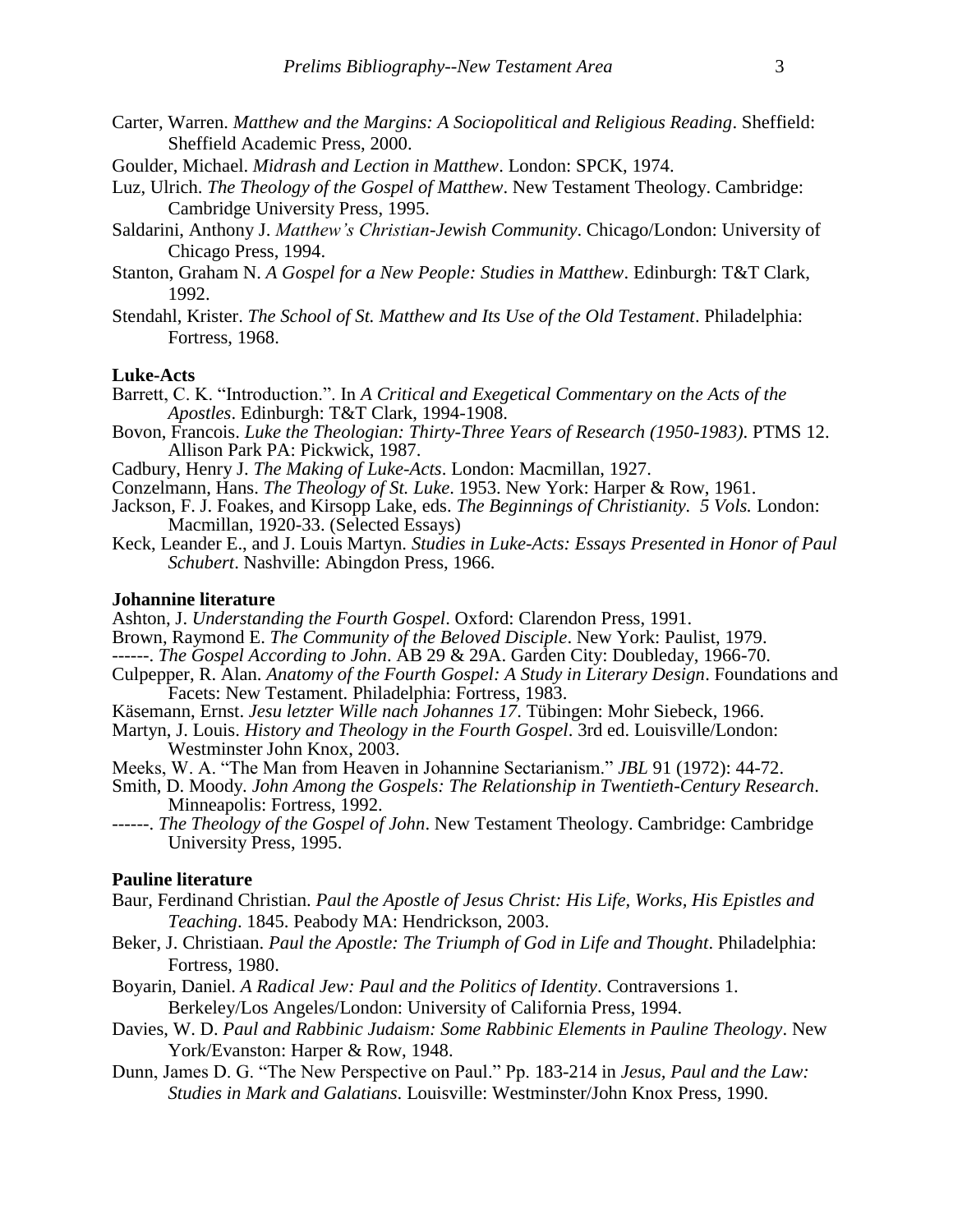- ------. *The Theology of Paul the Apostle*. New Testament Theology. Grand Rapids: Eerdmans, 1998.
- Harink, Douglas. *Paul Among the Post-Liberals: Pauline Theology Beyonhd Christendom and Modernity*. Grand Rapids: Brazos, 2003.
- Hays, Richard B. *Echoes of Scripture in the Letters of Paul*. New Haven: Yale, 1989.
- Horsley, Richard, ed. *Paul and Empire*. Harrisburg PA: Trinity Press International, 1997.
- Käsemann, E. "The Righteousness of God in Paul." Pp. 168-82 in *New Testament Questions of Today*. 1960. Philadelphia: Fortress, 1969.
- Käsemann, Ernst. *Perspectives on Paul*. Philadelphia: Fortress, 1971.
- Knox, John. *Chapters in a Life of Paul*. Rev. ed. London: SCM, 1987.
- Levine, Amy-Jill, and Marianne Blickenstaff, eds. *A Feminist Companion to Paul*. Cleveland: Pilgrim Press, 2004.
- Longenecker, Bruce, ed. *Narrative Perspectives on the Pauline Gospel*. Louisville: Westminster/John Knox, 2002.
- Martyn, J. Louis. *Theological Issues in the Letters of Paul*. SNTW. Edinburgh/Nashville: T. & T. Clark/Abingdon, 1997.
- Meeks, Wayne A. *The First Urban Christians: The Social World of the Apostle Paul*. New Haven/London: Yale University Press, 1983.
- Meggitt, Justin J. *Paul, Poverty and Survival*. Studies of the New Testament and Its World. Edinburgh: T&T Clark, 1998.
- Sanders, E. P. *Paul and Palestinian Judaism: A Comparison of Patterns of Religion*. Philadelphia: Fortress, 1977.
- Schweitzer, Albert. *The Mysticism of Paul the Apostle*. 1931. Baltimore: Johns Hopkins University Press, 1968.
- Stendahl, Krister. *Paul Among Jews and Gentiles and Other Essays*. Philadelphia: Fortress, 1976.
- Watson, Francis. *Paul and the Hermeneutics of Faith*. London/New York: T&T Clark International (Continuum), 2004.
- Wright, N. Thomas. *The Climax of the Covenant: Christ and Law in Pauline Theology*. Edinburgh: T & T Clark, 1991.

#### **Catholic epistles and Revelation**

- Achtemeier, Paul J. *1 Peter: A Commentary on First Peter*. Hermeneia. Minneapolis: Fortress Press, 1996.
- Attridge, Harry W. *The Epistle to the Hebrews*. Hermeneia. Philadelphia: Fortress, 1989.
- Bauckham, Richard. *The Theology of the Book of Revelation*. New Testament Theology. Cambridge: Cambridge University Press, 1993.
- Bauckham, Richard J. *Jude, 2 Peter*. WBC 40. Waco TXC: Word, 1983.
- Caird, George B. *A Commentary on the Revelation of St. John the Divine*. 2nd ed. Black's New Testament Commentaries. London: Black, 1984.
- Collins, John J. *The Apocalyptic Imagination: An Introduction to Jewish Apocalyptic Literature*. 2nd ed. Grand Rapids: Eerdmans, 1998.
- Johnson, Luke Timothy. *The Letter of James: A New Translation with Introduction and Commentary*. AB 37A. New York: Doubleday, 1995.
- Koester, Craig R. *Hebrews*. AB 36. New York: Doubleday, 2001.
- Schüssler Fiorenza, Elizabeth. *The Book of Revelation: Justice and Judgment*. 2nd ed. Minneapolis: Fortress, 1998.
- Wall, Robert. "Introduction to Epistolary Literature." Pp. 369-91 in *The New Interpreter's Bible*. Edited by L. E. Keck. Nashville: Abingdon, 2002.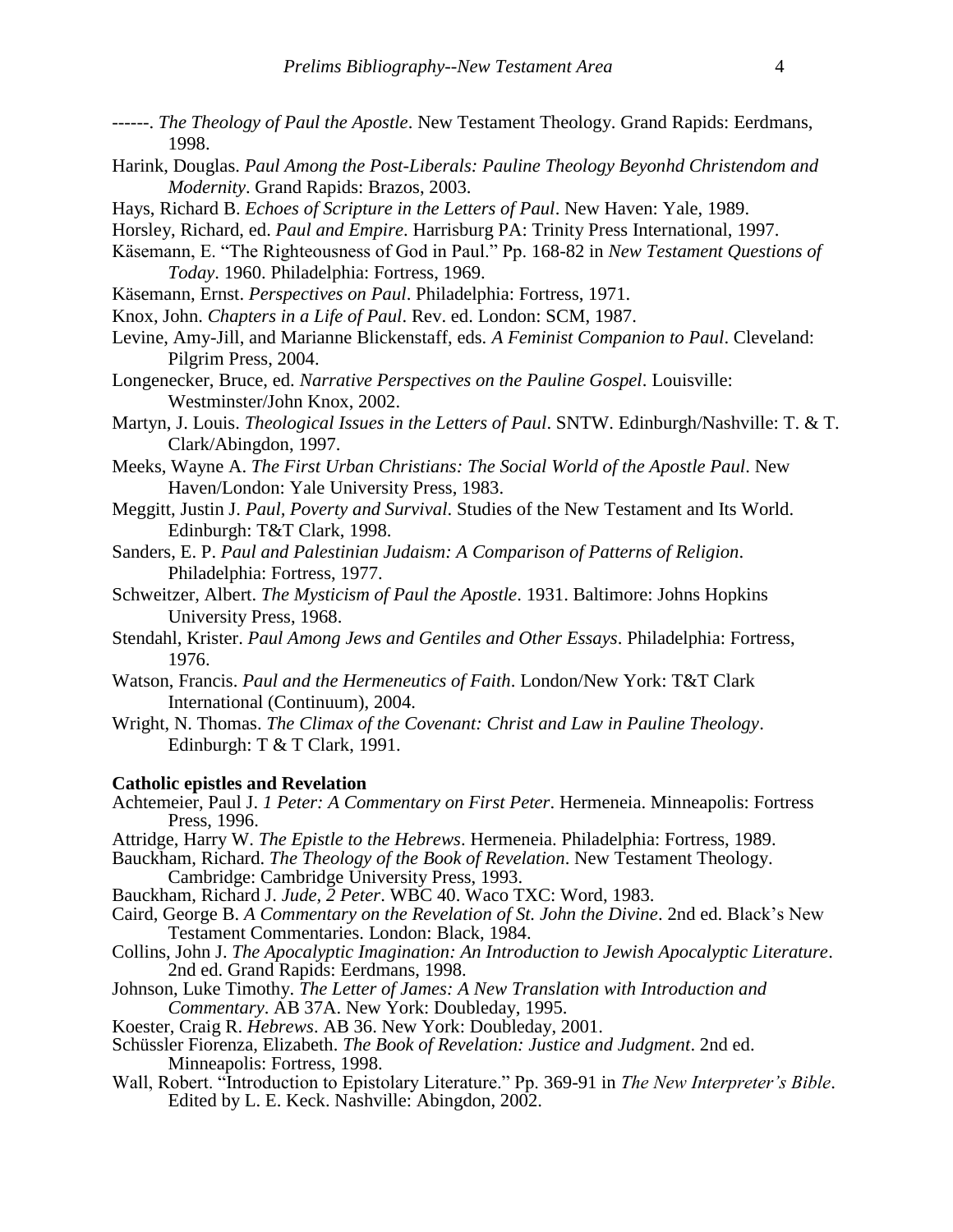### **New Testament Theology**

Bultmann, R. *Theology of the New Testament*. 2 vols. in 1. New York: Scribners, 1951-55. Childs, Brevard S. *Biblical Theology of the Old and New Testaments: Theological Reflection on* 

- *the Christian Bible*. Minneapolis: Fortress, 1992. Gabler, Johann Philipp. "On the Proper Distinction Between Biblical and Dogmatic Theology." *Scottish Journal of Theology* 33 (1980): 133-58.
- Morgan, Robert. "Theology (NT)." Pp. 6.473-83 in *Anchor Bible Dictionary*, 1992.
- Schlatter, Adolf. "The Theology of the New Testament and Dogmatics." Pp. 117-66 in *The Nature of New Testament Theology*. Edited by Robet Morgan. Naperville IL: Alec R. Allenson, 1973.
- Wrede, William. "On the Task and Methods of 'New Testament Theology'." Pp. 68-116 in *The Nature of New Testament Theology*. Edited by Robet Morgan. Naperville IL: Alec R. Allenson, 1973.

### **Text and canon**

- Childs, Brevard S. "Excursus I. The Hermeneutical Problem in New Testament Text Criticism." Pp. 518-30 in *The New Testament as Canon: An Introduction*. Valley Forge PA: Trinity Press, 1994.
- Ehrman, Bart D. *The Orthodox Corruption of Scripture: The Effect of Early Christological Controversies on the Text of the New Testament*. New York/Oxford: Oxford University Press, 1993.
- Gamble, Harry Y. "Canon, New Testament." Pp. 1.852-61 in *Anchor Bible Dictionary*. New York: Doubleday, 1992.
- Gese, Harmut. "The Biblical View of Scripture." Pp. 9-33 in *Essays on Biblical Theology*. Minneapolis: Augsburg, 1981.
- Holmes, Michael W. "Reasoned Eclecticism in New Testament Textual Criticism." Pp. 336-60 in *The Text of the New Testament in Contemporary Research: Essays on The Status Quaestionis*. Edited by Bart D. Ehrman and Michael W. Holmes. Studies and Documents. Grand Rapids: Eerdmans, 1995.
- Metzger, B. M. *The Text of the New Testament: Its Transmission, Corruption, and Restoration*. New York/Oxford: Oxford University Press, 1968. 2nd ed.
- Metzger, Bruce M. *The Canon of the New Testament: Its Origin, Development, and Significance*. Oxford: Clarendon Press, 1987.
- Westcott, B. F., and F. J. A. Hort. *Introduction to the New Testament in the Original Greek with Notes on Selected Readings*. 1882. Peabody MA: Hendrickson, 1988.

## **Greco-Roman environment**

- Carcopino, Jérôme. *Daily Life in Ancient Rome: The People and the City at the Height of the Empire*. London: Routledge, 1941.
- Deissmann, A. *Light from the Ancient East: The New Testament Illustrated by Recently Discovered Texts of the Graeco-Roman World*. Grand Rapids: Baker Book House, 1978; orig. 1922.
- DeSilva, David A. *Honor, Patronage, Kinship, and Purity: Unlocking New Testament Culture*. Downers Grove: Intervarsity Press, 2000.
- Klauck, H.-J. *The Religious Context of Early Christianity: A Guide to Graeco-Roman Religions*. SNTW. Edinburgh: T. & T. Clark, 2000.
- MacMullen, R. *Paganism in the Roman Empire*. New Haven/London: Yale University Press, 1981.
- Malherbe, Abraham J., ed. *Moral Exhortation: A Greco-Roman Sourcebook*. Philadelphia: Westminster, 1986.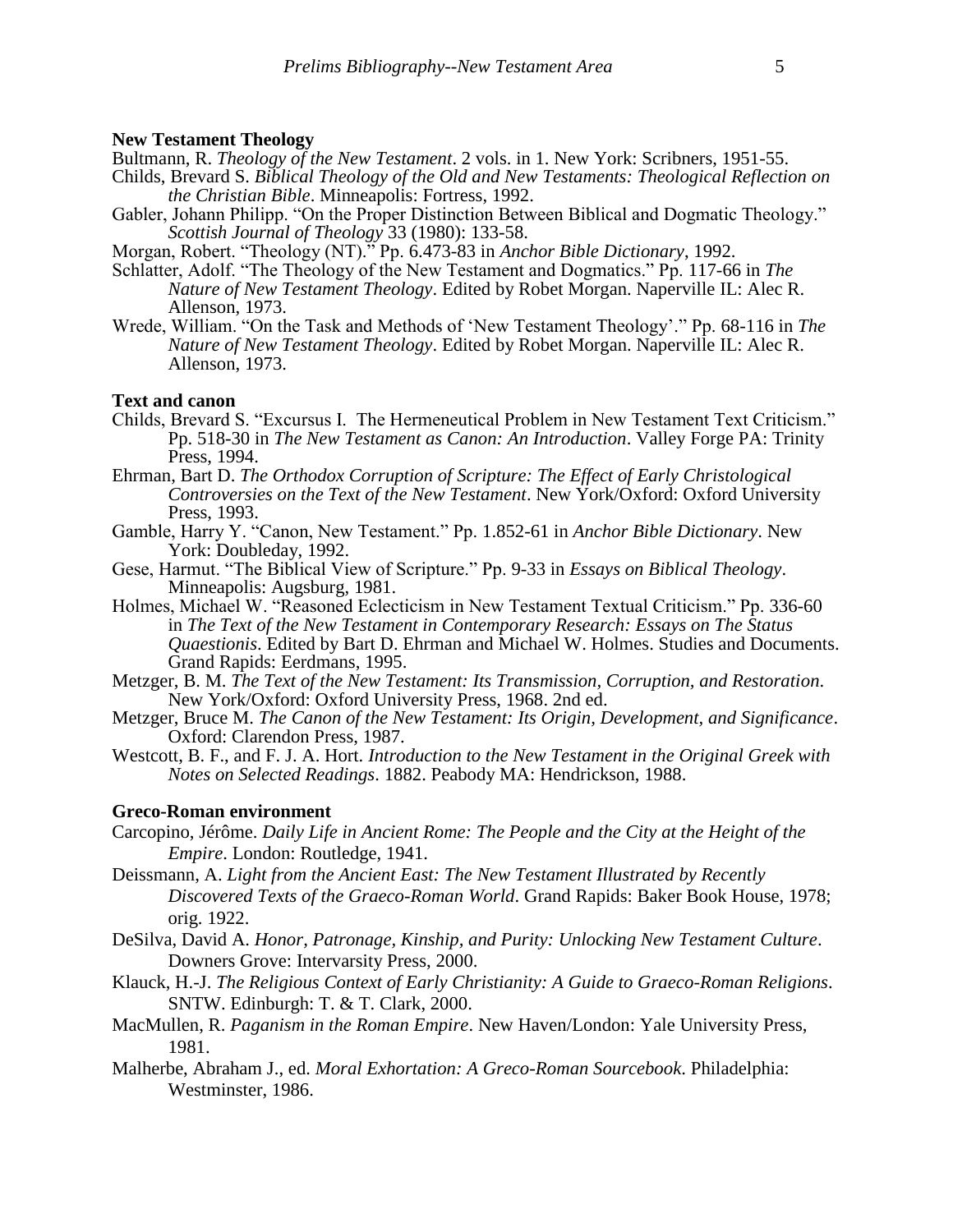- Meeks, Wayne A. *The Origins of Christian Morality: The First Two Centuries*. New Haven: Yale University Press, 1993.
- Millar, F. *The Roman Near East 31 BC-AD 337*. Cambridge, MA/London: Harvard University Press, 1993.
- Millar, Fergus. *The Emperor in the Roman World (31 BC - AD 337)*. Ithaca NC: Cornell University Press, 1977.
- Nock, Arthur Darby. *Conversion: The Old and the New in Religion from Alexander the Great to Augustine of Hippo*. Oxford: Oxford University Press, 1933.
- Pomeroy, Sarah B. *Goddesses, Whores, Wives, and Slaves: Women in Classical Antiquity*. New York: Schocken Books, 1975.
- Price, S. R. F. *Rituals and Power: The Roman Imperial Cult in Asia Minor*. Cambridge: Cambridge University Press, 1984.
- Stambaugh, John E., and David L. Balch. *The New Testament in Its Social Environment*. Philadelphia: Westminster Press, 1986.
- Zanker, Paul. *The Power of Images in the Age of Augustus*. Jerome Lectures 16. Ann Arbor: University of Michigan Press, 1988.

# **Jewish environment**

- Barclay, J. M. G. *Jews in the Mediterranean Diaspora from Alexander to Trajan (323 BCE - 117 CE)*. Edinburgh: T. & T. Clark, 1996.
- Boyarin, Daniel. "Introduction; the Close Call; Quo Vadis." Pp. 1-66 in *Dying for God: Martyrdom and the Making of Christianity and Judaism*. Figurae. Stanford University Press, 1999.
- Cohen, S. J. D. "The Significance of Yavneh: Pharisees, Rabbis, and the End of Jewish Sectarianism." *HUCA* 55 (1984): 27-53.
- Collins, J. J. *The Apocalyptic Imagination: An Introduction to the Jewish Matrix of Christianity*. New York: Crossroad, 1984.
- Goodman, M. *The Ruling Class of Judaea: The Origins of the Jewish Revolt Against Rome A.D. 66-70*. Cambridge/New York/Melbourne: Cambridge University Press, 1987.
- Grabbe, L. L. *Judaism from Cyrus to Hadrian. Vol. 2: The Roman Period*. Minneapolis: Fortress, 1992.
- Hengel, M. *Judaism and Hellenism: Studies in Their Encounter in Palestine During the Early Hellenistic Period*. Philadelphia: Fortress, 1974.
- Ilan, T. *Jewish Women in Greco-Roman Palestine*. Peabody, MA: Hendrickson, 1996.
- Levine, L. I. *The Ancient Synagogue: The First Thousand Years*. New Haven/London: Yale University Press, 2000.
- Moore, G. F. *Judaism in the First Centuries of the Christian Era*. New York: Schocken, 1971 [orig. 1927-1930].
- Neusner, J. *From Politics to Piety: The Emergence of Pharisaic Judaism*. Englewood Cliffs, N.J.: Prenctice-Hall, 1973.
- Nickelsburg, George W. E. *Jewish Literature Between the Bible and the Mishnah*. 2nd ed. Philadelphia: Fortress Press, 2005.
- Sanders, E. P. *Judaism: Practice and Belief 63 BCE-66 CE*. London/Philadelphia: SCM/Trinity Press International, 1992.